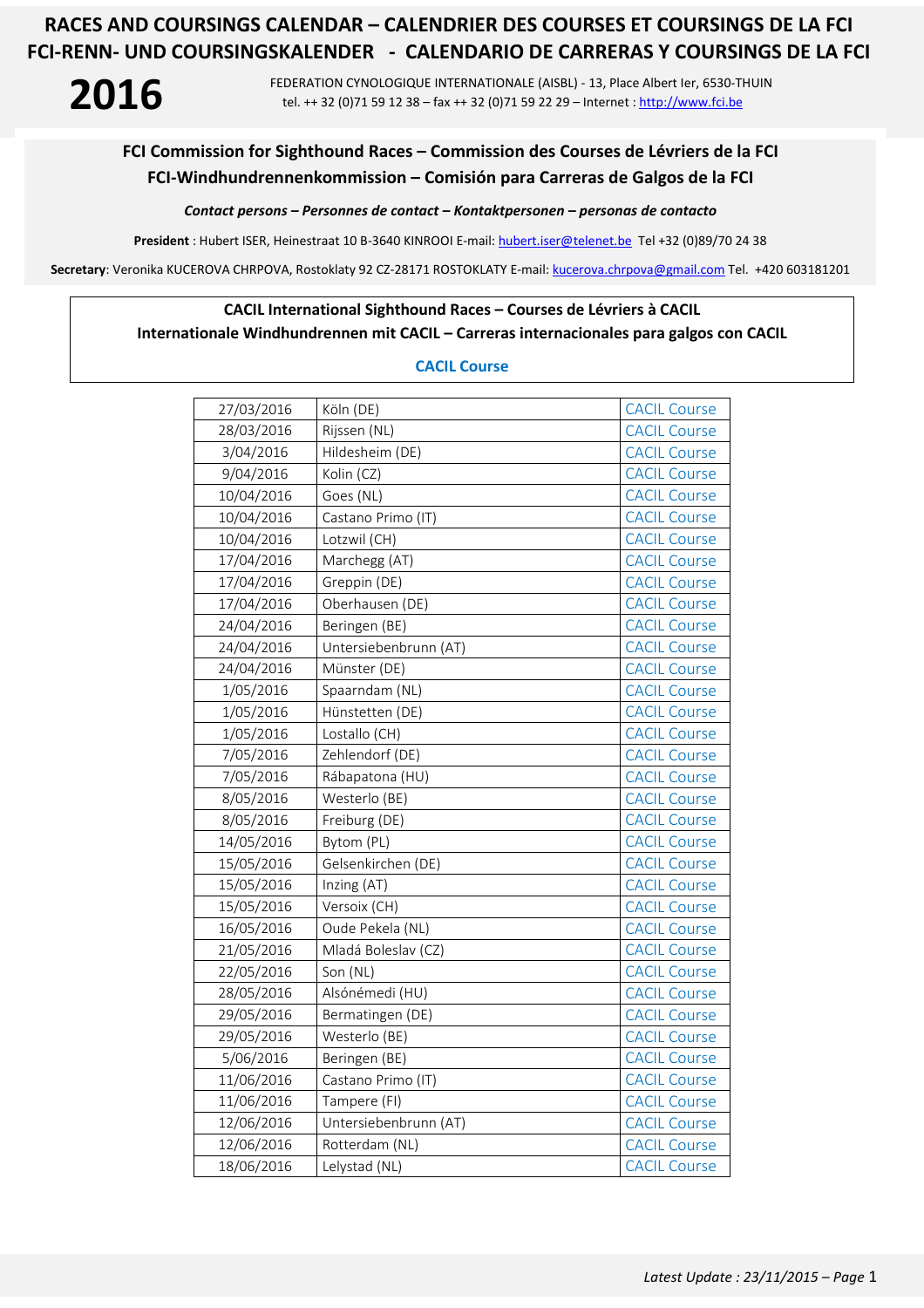| 19/06/2016 | Awans (BE)                             | <b>CACIL Course</b> |
|------------|----------------------------------------|---------------------|
| 26/06/2016 | Krenglbach (AT)                        | <b>CACIL Course</b> |
| 3/07/2016  | Saint Denis de Pile (FR)               | <b>CACIL Course</b> |
| 3/07/2016  | Lednice (CZ)                           | <b>CACIL Course</b> |
| 3/07/2016  | Kleindöttingen (CH)                    | <b>CACIL Course</b> |
| 10/07/2016 | Jubbega (NL)                           | <b>CACIL Course</b> |
| 10/07/2016 | Rotterdam (NL)                         | <b>CACIL Course</b> |
| 10/07/2016 | Lostallo (CH)                          | <b>CACIL Course</b> |
| 17/07/2016 | Hünstetten (DE)                        | <b>CACIL Course</b> |
| 17/07/2016 | Münster (DE)                           | <b>CACIL Course</b> |
| 23/07/2016 |                                        |                     |
| 24/07/2016 | Yekaterinburg (RU)                     | <b>CACIL Course</b> |
| 24/07/2016 | Beringen (BE)                          | <b>CACIL Course</b> |
| 24/07/2016 | Garbsen (DE)                           | <b>CACIL Course</b> |
| 30/07/2016 |                                        |                     |
| 31/07/2016 | Rábapatona (HU)                        | <b>CACIL Course</b> |
| 31/07/2016 | Landstuhl (DE)                         | <b>CACIL Course</b> |
| 31/07/2016 | Versoix (CH)                           | <b>CACIL Course</b> |
| 7/08/2016  | Kleindöttingen (CH)                    | <b>CACIL Course</b> |
| 13/08/2016 | Bytom (PL)                             | <b>CACIL Course</b> |
| 13/08/2016 | Lednice (CZ)                           | <b>CACIL Course</b> |
| 14/08/2016 | Son (NL)                               | <b>CACIL Course</b> |
| 20/08/2016 | Hamburg (DE)                           | <b>CACIL Course</b> |
| 21/08/2016 | Spaarndam (NL)                         | <b>CACIL Course</b> |
|            | Awans (BE)                             | <b>CACIL Course</b> |
| 21/08/2016 |                                        |                     |
| 28/08/2016 | Greppin (DE)                           | <b>CACIL Course</b> |
| 28/08/2016 | Freiburg (DE)                          | <b>CACIL Course</b> |
| 2/09/2016  |                                        |                     |
| 3/09/2016  | Toulouse (FR) - FCI WORLD CHAMPIONSHIP | <b>CACIL Course</b> |
| 4/09/2016  |                                        |                     |
| 11/09/2016 | Lelystad (NL)                          | <b>CACIL Course</b> |
| 11/09/2016 | Westerlo (BE)                          | <b>CACIL Course</b> |
| 17/09/2016 | Krenglbach (AT)                        | <b>CACIL Course</b> |
| 17/09/2016 | Rijssen (NL)                           | <b>CACIL Course</b> |
| 18/09/2016 | Awans (BE)                             | <b>CACIL Course</b> |
| 25/09/2016 | Gelsenkirchen (DE)                     | <b>CACIL Course</b> |
| 25/09/2016 | Marchegg (AT)                          | <b>CACIL Course</b> |
| 25/09/2016 | Lorch (DE)                             | <b>CACIL Course</b> |
| 25/09/2016 | Goes (NL)                              | <b>CACIL Course</b> |
| 25/09/2016 | Lostallo (CH)                          | <b>CACIL Course</b> |
| 1/10/2016  | Mladá Boleslav (CZ)                    | <b>CACIL Course</b> |
| 1/10/2016  | Alsónémedi (HU)                        | <b>CACIL Course</b> |
| 2/10/2016  | Untersiebenbrunn (AT)                  | <b>CACIL Course</b> |
| 9/10/2016  | Sachsenheim (DE)                       | <b>CACIL Course</b> |
| 9/10/2016  | Liverdy (FR)                           | <b>CACIL Course</b> |
| 9/10/2016  | Rifferswil (CH)                        | <b>CACIL Course</b> |
| 16/10/2016 | Westerlo (BE)                          | <b>CACIL Course</b> |
| 16/10/2016 | Castano Primo (IT)                     | <b>CACIL Course</b> |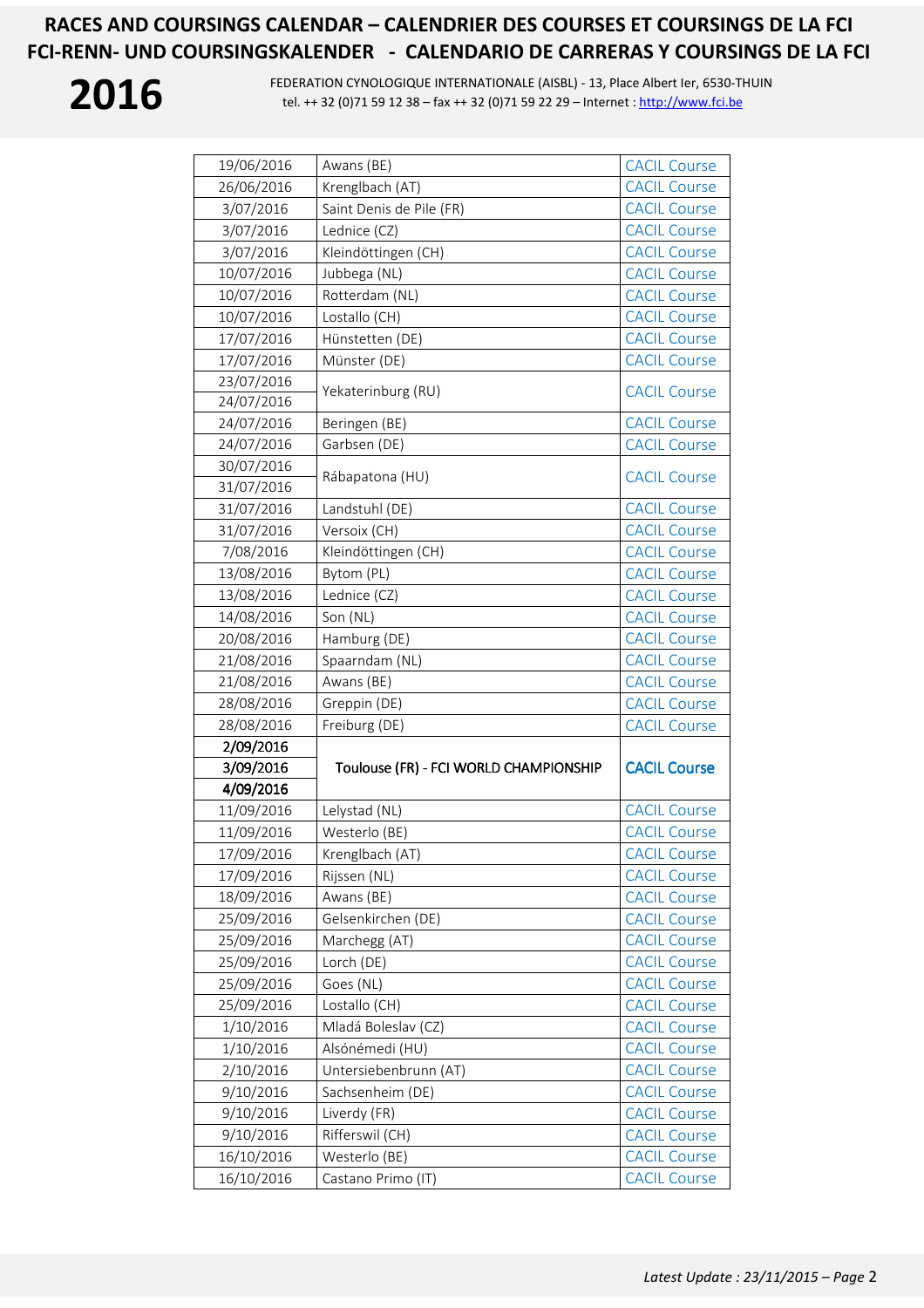| 23/10/2016 | Oude Pekela (NL)    | <b>CACIL Course</b> |
|------------|---------------------|---------------------|
| 23/10/2016 | Kleindöttingen (CH) | <b>CACIL Course</b> |
| 30/10/2016 | Beringen (BE)       | <b>CACIL Course</b> |
| 6/11/2016  | Awans (BE)          | <b>CACIL Course</b> |

| <b>FCI WORLD CHAMPIONSHIP</b>                   |                      |              |
|-------------------------------------------------|----------------------|--------------|
| $\frac{1}{2}02/09/2016$<br>$\frac{04}{09/2016}$ | <b>Toulouse (FR)</b> | CACIL Course |

|      | <b>FCI FUROPEAN CHAMPIONSHIP</b> |          |
|------|----------------------------------|----------|
| 2017 | Alsónemedi (HU)                  | l Course |

|      | <b>FCI WORLD CHAMPIONSHIP</b> |              |
|------|-------------------------------|--------------|
| 2018 | <b>Awans (BE)</b>             | CACIL Course |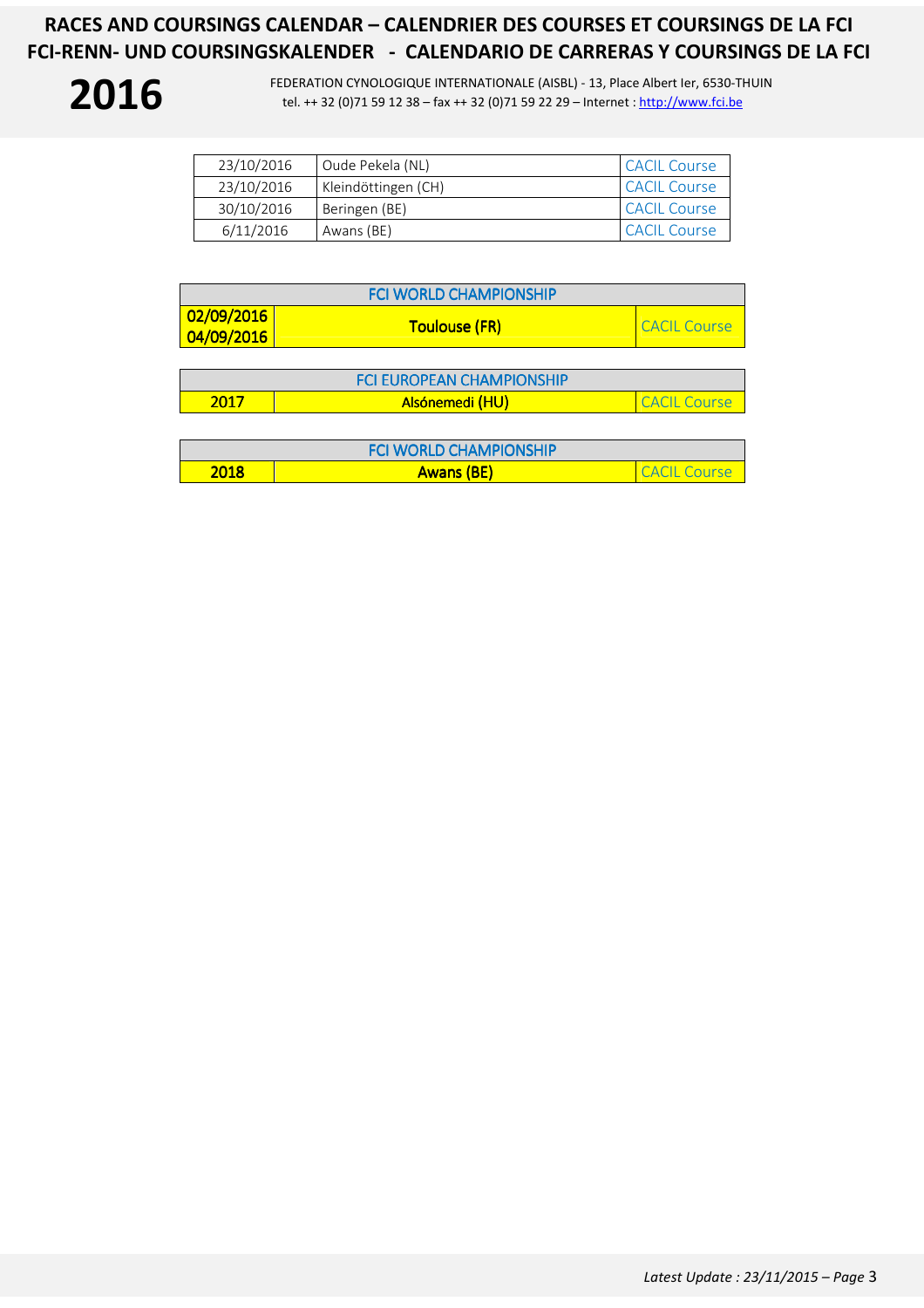**2016** FEDERATION CYNOLOGIQUE INTERNATIONALE (AISBL) - 13, Place Albert Ier, 6530-THUIN<br>tel. ++ 32 (0)71 59 12 38 – fax ++ 32 (0)71 59 22 29 – Internet : http://www.fci.be tel. ++ 32 (0)71 59 12 38 – fax ++ 32 (0)71 59 22 29 – Internet : http://www.fci.be

## **Epreuves internationales de coursings à CACIL – International CACIL Coursings Internationale Coursings mit CACIL – Coursings internacionales con CACIL CACIL Coursings**

|                 | <b>CACIL Coursing</b>                                                                                                                                                                                                                                            |  |
|-----------------|------------------------------------------------------------------------------------------------------------------------------------------------------------------------------------------------------------------------------------------------------------------|--|
|                 |                                                                                                                                                                                                                                                                  |  |
|                 | <b>CACIL Coursing</b>                                                                                                                                                                                                                                            |  |
|                 |                                                                                                                                                                                                                                                                  |  |
|                 | <b>CACIL Coursing</b>                                                                                                                                                                                                                                            |  |
|                 |                                                                                                                                                                                                                                                                  |  |
|                 | <b>CACIL Coursing</b>                                                                                                                                                                                                                                            |  |
|                 |                                                                                                                                                                                                                                                                  |  |
|                 | <b>CACIL Coursing</b>                                                                                                                                                                                                                                            |  |
|                 |                                                                                                                                                                                                                                                                  |  |
|                 | <b>CACIL Coursing</b>                                                                                                                                                                                                                                            |  |
|                 |                                                                                                                                                                                                                                                                  |  |
|                 | <b>CACIL Coursing</b>                                                                                                                                                                                                                                            |  |
|                 |                                                                                                                                                                                                                                                                  |  |
|                 | <b>CACIL Coursing</b>                                                                                                                                                                                                                                            |  |
|                 |                                                                                                                                                                                                                                                                  |  |
| Mistelbach (AT) | <b>CACIL Coursing</b>                                                                                                                                                                                                                                            |  |
| Lotzwil (CH)    | <b>CACIL Coursing</b>                                                                                                                                                                                                                                            |  |
|                 | <b>CACIL Coursing</b>                                                                                                                                                                                                                                            |  |
|                 |                                                                                                                                                                                                                                                                  |  |
|                 | <b>CACIL Coursing</b>                                                                                                                                                                                                                                            |  |
|                 |                                                                                                                                                                                                                                                                  |  |
|                 | <b>CACIL Coursing</b>                                                                                                                                                                                                                                            |  |
|                 |                                                                                                                                                                                                                                                                  |  |
|                 |                                                                                                                                                                                                                                                                  |  |
|                 | <b>CACIL Coursing</b>                                                                                                                                                                                                                                            |  |
|                 | <b>CACIL Coursing</b>                                                                                                                                                                                                                                            |  |
|                 |                                                                                                                                                                                                                                                                  |  |
| Rifferswil (CH) | <b>CACIL Coursing</b>                                                                                                                                                                                                                                            |  |
| Cavriana (IT)   | <b>CACIL Coursing</b>                                                                                                                                                                                                                                            |  |
|                 | <b>CACIL Coursing</b>                                                                                                                                                                                                                                            |  |
|                 |                                                                                                                                                                                                                                                                  |  |
| Rouge (FR)      | <b>CACIL Coursing</b>                                                                                                                                                                                                                                            |  |
| Varaždin (HR)   | <b>CACIL Coursing</b>                                                                                                                                                                                                                                            |  |
| Spaarndam (NL)  | <b>CACIL Coursing</b>                                                                                                                                                                                                                                            |  |
|                 | Tirol - Galtür (AT)<br>Inzing (AT)<br>Hrdoňov (CZ)<br>Cavriana (IT)<br>Freiburg (DE)<br>Žilina (SK)<br>Dolsko, Ljubljana (SI)<br>Perpignan (FR)<br>Alsónémedi (HU)<br>Brno (CZ)<br>Aywaille (BE)<br>La Ferte Sur Amance (FR)<br>Hoope (DE)<br>Trautskirchen (DE) |  |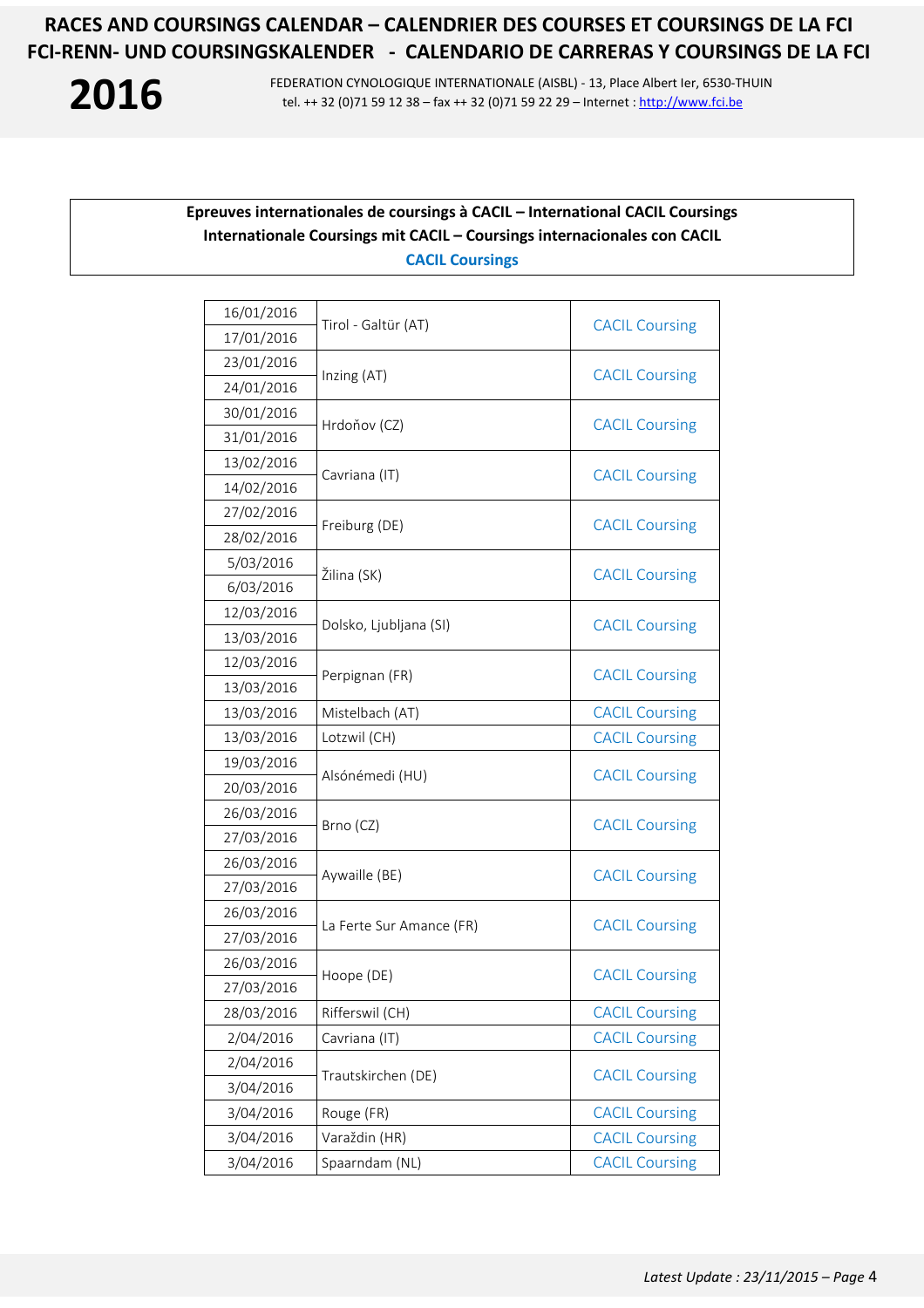| 9/04/2016  | Jasenie (SK)              | <b>CACIL Coursing</b> |  |
|------------|---------------------------|-----------------------|--|
| 10/04/2016 |                           |                       |  |
| 9/04/2016  | Axel RSV (NL)             | <b>CACIL Coursing</b> |  |
| 10/04/2016 |                           |                       |  |
| 9/04/2016  | Amermont (BE)             | <b>CACIL Coursing</b> |  |
| 10/04/2016 |                           |                       |  |
| 16/04/2016 | Beringen (BE)             | <b>CACIL Coursing</b> |  |
| 17/04/2016 |                           |                       |  |
| 16/04/2016 | Krutěnice (CZ)            |                       |  |
| 17/04/2016 |                           | <b>CACIL Coursing</b> |  |
| 16/04/2016 | Bytom (PL)                | <b>CACIL Coursing</b> |  |
| 16/04/2016 |                           |                       |  |
| 17/04/2016 | Chardonnay (FR)           | <b>CACIL Coursing</b> |  |
| 17/04/2016 | Bytom (PL)                | <b>CACIL Coursing</b> |  |
| 23/04/2016 | Spitzerberg (AT)          | <b>CACIL Coursing</b> |  |
| 23/04/2016 | Saint Petersburg (RU)     | <b>CACIL Coursing</b> |  |
| 24/04/2016 |                           |                       |  |
| 23/04/2016 |                           | <b>CACIL Coursing</b> |  |
| 24/04/2016 | Ostlandet (NO)            |                       |  |
| 24/04/2016 | Wismar (DE)               | <b>CACIL Coursing</b> |  |
| 24/04/2016 | Belfort (FR)              | <b>CACIL Coursing</b> |  |
| 30/04/2016 | Czestochowa (PL)          | <b>CACIL Coursing</b> |  |
| 1/05/2016  |                           |                       |  |
| 1/05/2016  | Göhlsdorf (DE)            | <b>CACIL Coursing</b> |  |
| 1/05/2016  | Cavriana (IT)             | <b>CACIL Coursing</b> |  |
| 7/05/2016  | Axel Beatrixhoeve (NL)    | <b>CACIL Coursing</b> |  |
| 8/05/2016  |                           |                       |  |
| 7/05/2016  | Trondelag (NO)            | <b>CACIL Coursing</b> |  |
| 8/05/2016  |                           |                       |  |
| 8/05/2016  | Chlumec nad Cidlinou (CZ) | <b>CACIL Coursing</b> |  |
| 14/05/2016 | Nørresundby (DK)          | <b>CACIL Coursing</b> |  |
| 15/05/2016 |                           |                       |  |
| 14/05/2016 | Barlin (FR)               | <b>CACIL Coursing</b> |  |
| 15/05/2016 |                           |                       |  |
| 15/05/2016 | Tüttleben (DE)            | <b>CACIL Coursing</b> |  |
| 16/05/2016 |                           |                       |  |
| 16/05/2016 | Lotzwil (CH)              | <b>CACIL Coursing</b> |  |
| 28/05/2016 | Agonges (FR)              | <b>CACIL Coursing</b> |  |
| 29/05/2016 |                           |                       |  |
| 29/05/2016 | Harju MK (EE)             | <b>CACIL Coursing</b> |  |
| 4/06/2016  | Oude Pekela (NL)          | <b>CACIL Coursing</b> |  |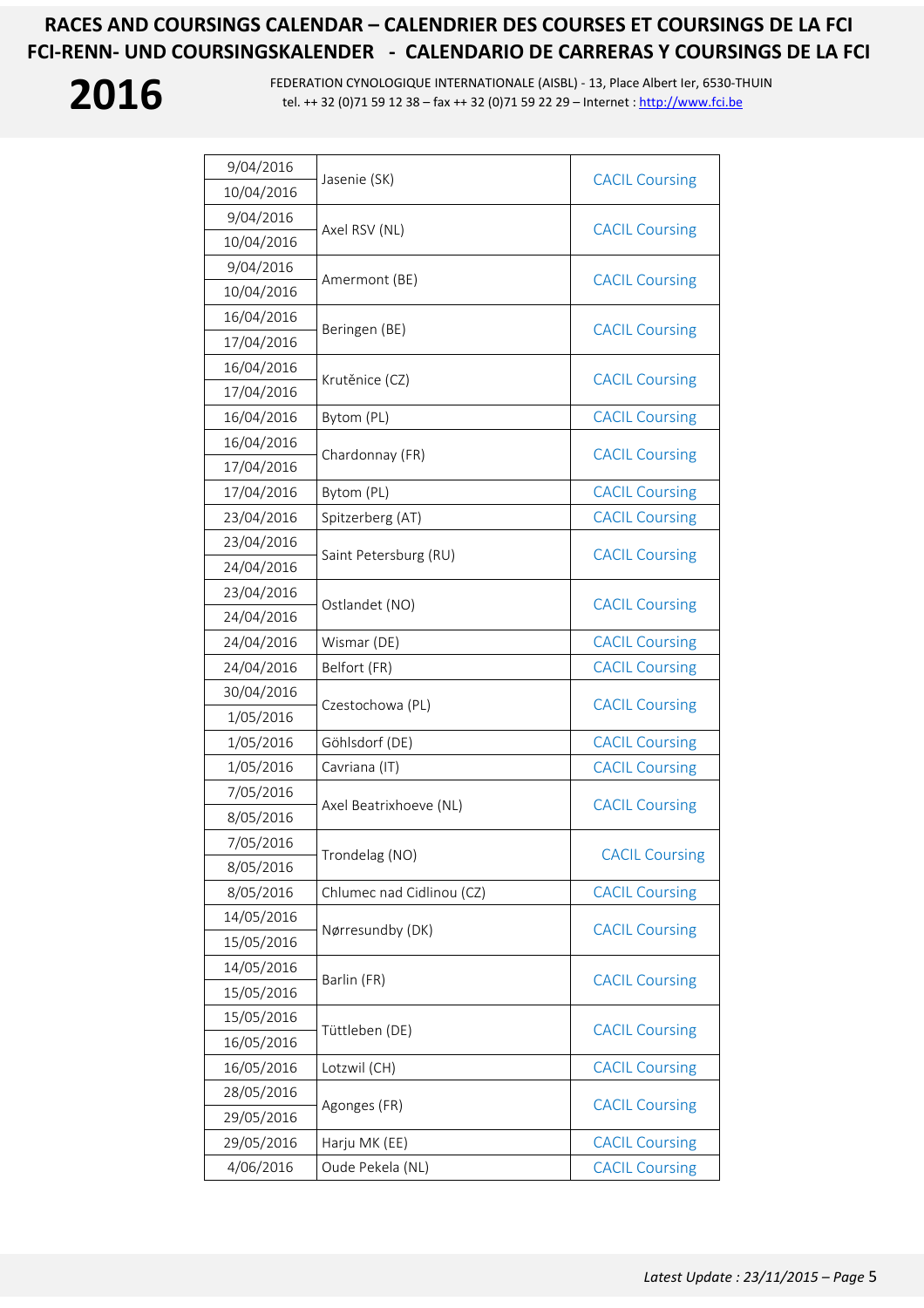| 17/06/2016 |                                               |                       |
|------------|-----------------------------------------------|-----------------------|
| 18/06/2016 | Veĺké Pole (SK)<br>FCI- European Championship | <b>CACIL Coursing</b> |
| 19/06/2016 |                                               |                       |
| 25/06/2016 | Landstuhl (DE)                                | <b>CACIL Coursing</b> |
| 26/06/2016 |                                               |                       |
| 25/06/2016 | Alsónémedi (HU)                               | <b>CACIL Coursing</b> |
| 26/06/2016 |                                               |                       |
| 2/07/2016  | Poznań (PL)                                   | <b>CACIL Coursing</b> |
| 2/07/2016  | Greppin (DE)                                  | <b>CACIL Coursing</b> |
| 3/07/2016  |                                               |                       |
| 10/07/2016 | Ottenschlag NÖ (AT)                           | <b>CACIL Coursing</b> |
| 17/07/2016 | Harju MK (EE)                                 | <b>CACIL Coursing</b> |
| 23/07/2016 | Morlaix (FR)                                  | <b>CACIL Coursing</b> |
| 24/07/2016 |                                               |                       |
| 30/07/2016 |                                               |                       |
| 31/07/2016 | Beringen (BE)                                 | <b>CACIL Coursing</b> |
| 1/08/2016  |                                               |                       |
| 2/08/2016  | Strömsholm (SE)                               | <b>CACIL Coursing</b> |
| 20/08/2016 | Leek (NL)                                     | <b>CACIL Coursing</b> |
| 21/08/2016 |                                               |                       |
| 27/08/2016 | Chojnice (PL)                                 | <b>CACIL Coursing</b> |
| 27/08/2016 | Volkmarsen (DE)                               | <b>CACIL Coursing</b> |
| 27/08/2016 | Hoope (DE)                                    | <b>CACIL Coursing</b> |
| 28/08/2016 |                                               |                       |
| 28/08/2016 | Chojnice (PL)                                 | <b>CACIL Coursing</b> |
| 28/08/2016 | Lotzwil (CH)                                  | <b>CACIL Coursing</b> |
| 28/08/2016 | St. Aegyd a. N. (AT)                          | <b>CACIL Coursing</b> |
| 28/08/2016 | Pärnu MK (EE)                                 | <b>CACIL Coursing</b> |
| 3/09/2016  |                                               |                       |
| 4/09/2016  | Vaasa (FI)                                    | <b>CACIL Coursing</b> |
| 3/09/2016  |                                               |                       |
| 4/09/2016  | Mariestad (SE)                                | <b>CACIL Coursing</b> |
| 10/09/2016 | Gdynia (PL)                                   | <b>CACIL Coursing</b> |
| 10/09/2016 |                                               |                       |
| 11/09/2016 | Hünstetten (DE)                               | <b>CACIL Coursing</b> |
| 10/09/2016 |                                               |                       |
| 11/09/2016 | Ptyrov (CZ)                                   | <b>CACIL Coursing</b> |
| 10/09/2016 |                                               |                       |
| 11/09/2016 | Gesves (BE)                                   | <b>CACIL Coursing</b> |
| 10/09/2016 |                                               |                       |
| 11/09/2016 | Tirol - Galtür (AT)                           | <b>CACIL Coursing</b> |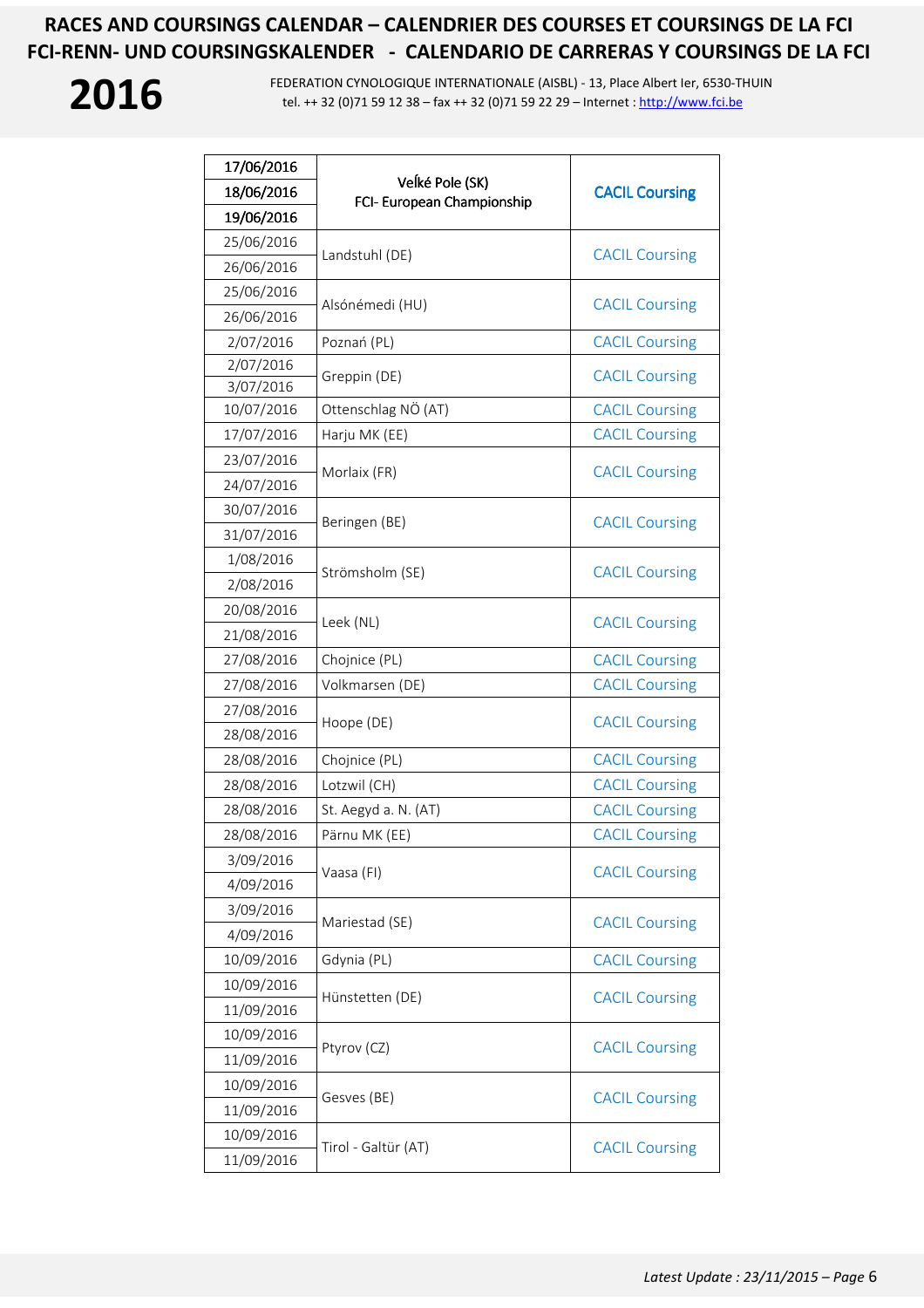| 11/09/2016 | Modena (IT)              | <b>CACIL Coursing</b> |
|------------|--------------------------|-----------------------|
| 11/09/2016 | Dolsko, Ljubljana (SI)   | <b>CACIL Coursing</b> |
| 11/09/2016 | Harju MK (EE)            | <b>CACIL Coursing</b> |
| 17/09/2016 |                          | <b>CACIL Coursing</b> |
| 18/09/2016 | Gerbeviller (FR)         |                       |
| 24/09/2016 | Živohošť (CZ)            |                       |
| 25/09/2016 |                          | <b>CACIL Coursing</b> |
| 24/09/2016 |                          |                       |
| 25/09/2016 | Amermont (BE)            | <b>CACIL Coursing</b> |
| 24/09/2016 |                          |                       |
| 25/09/2016 | Helsinki (FI)            | <b>CACIL Coursing</b> |
| 24/09/2016 |                          | <b>CACIL Coursing</b> |
| 25/09/2016 | Ostlandet (NO)           |                       |
| 1/10/2016  | Warszawa (PL)            | <b>CACIL Coursing</b> |
| 1/10/2016  | Bermatingen (DE)         | <b>CACIL Coursing</b> |
| 2/10/2016  |                          |                       |
| 2/10/2016  | Warszawa (PL)            | <b>CACIL Coursing</b> |
| 2/10/2016  | Spaarndam (NL)           | <b>CACIL Coursing</b> |
| 2/10/2016  | Lonato (IT)              | <b>CACIL Coursing</b> |
| 8/10/2016  | Alsónémedi (HU)          | <b>CACIL Coursing</b> |
| 8/10/2016  | La Ferte Sur Amance (FR) | <b>CACIL Coursing</b> |
| 9/10/2016  |                          |                       |
| 9/10/2016  | Alsónémedi (HU)          | <b>CACIL Coursing</b> |
| 9/10/2016  | Ostercappeln (DE)        | <b>CACIL Coursing</b> |
| 10/10/2016 |                          |                       |
| 15/10/2016 | Grossenhaspe (DE)        | <b>CACIL Coursing</b> |
| 16/10/2016 |                          |                       |
| 16/10/2016 | Inzing (AT)              | <b>CACIL Coursing</b> |
| 16/10/2016 | Lostallo (CH)            | <b>CACIL Coursing</b> |
| 22/10/2016 | Een (NL)                 | <b>CACIL Coursing</b> |
| 23/10/2016 |                          |                       |
| 22/10/2016 | Czestochowa (PL)         | <b>CACIL Coursing</b> |
| 23/10/2016 |                          |                       |
| 28/10/2016 | Vítkov u Ostravy (CZ)    | <b>CACIL Coursing</b> |
| 29/10/2016 |                          |                       |
| 29/10/2016 | Landstuhl (DE)           | <b>CACIL Coursing</b> |
| 30/10/2016 |                          |                       |
| 30/10/2016 | Spitzerberg (AT)         | <b>CACIL Coursing</b> |
| 12/11/2016 | Beringen (BE)            | <b>CACIL Coursing</b> |
| 13/11/2016 |                          |                       |